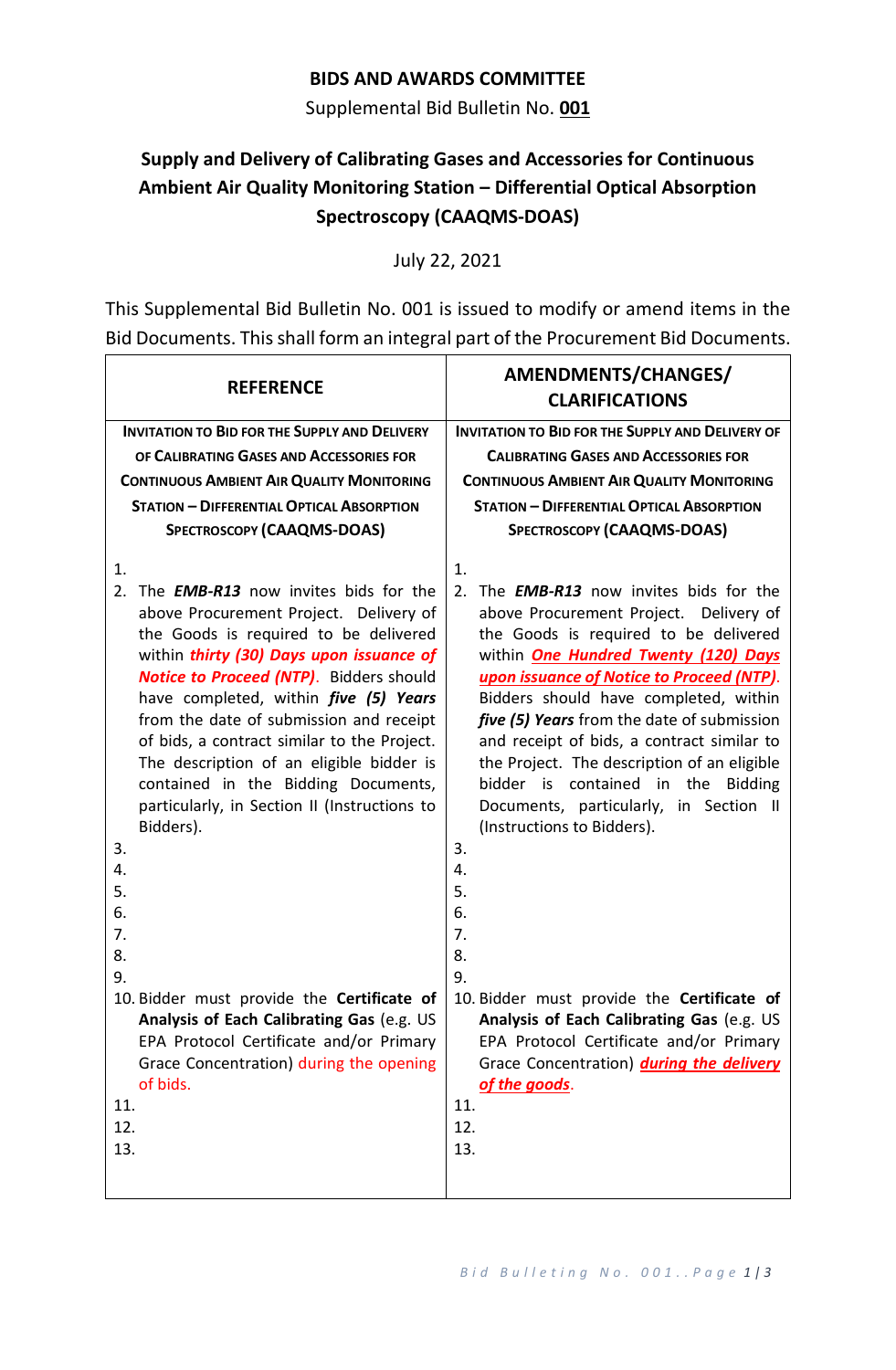## *Section VI. Schedule of Requirements*

The delivery schedule expressed as weeks/months stipulates hereafter a delivery date which is the date of delivery to the project site.

| Item<br><b>Number</b> | <b>Description</b>                                                                                                                                                                                                                                       | Qty.           | <b>Total</b> | Delivered,<br><b>Weeks/Months</b>                                                                                             |
|-----------------------|----------------------------------------------------------------------------------------------------------------------------------------------------------------------------------------------------------------------------------------------------------|----------------|--------------|-------------------------------------------------------------------------------------------------------------------------------|
| 1                     | Gas Cylinder Tank: 50 PPM<br>Carbon Monoxide, 1010 PPM<br>Sulfur Dioxide, Balance: Nitrogen,<br>Grade: EPA Protocol Gas,<br>Cylinder: 10 Liter Aluminum (29"<br>x 7"), Valve CGA: 660 SS,<br>Contents: 52 CF, Pressure: 2000<br>psi, Shelf-Life: 8 years | $\mathbf{1}$   | 158,000.00   | <b>REFERENCE: Within 30</b><br>days upon receipt of NTP<br><b>AMENDMENT: Within</b><br>120 days upon receipt of<br><b>NTP</b> |
| $\overline{2}$        | Gas Cylinder Tank: 450 PPM<br>Nitrogen Dioxide, Balance:<br>Nitrogen, Grade: EPA Protocol<br>Gas, Cylinder: 10 Liter Aluminum<br>(29" x 7"), Valve CGA: 660 SS,<br>Contents: 52 CF, Pressure: 2000<br>psi, Shelf-Life: 2 years                           | $\mathbf{1}$   | 156,000.00   | <b>REFERENCE: Within 30</b><br>days upon receipt of NTP<br><b>AMENDMENT: Within</b><br>120 days upon receipt of<br><b>NTP</b> |
| 3                     | Dual Stage Series 200 Regulator,<br>Body: 316L SS, Control: 0-50 PSIG,<br>Inlet CGA: 660, Inlet Gauge: 0-<br>4000 PSIG, Outlet Gauge: 0-60<br>PSIG, Outlet Valve: Diaphragm<br>Valve (must be compatible to<br>Item 1 & 2)                               | $\overline{2}$ | 104,000.00   | <b>REFERENCE: Within 30</b><br>days upon receipt of NTP<br><b>AMENDMENT: Within</b><br>120 days upon receipt of<br><b>NTP</b> |
| 4                     | Gas Cylinder Tank: 300PPM p-<br>Xylene, Balance: Nitrogen, Grade:<br>Primary, Cylinder: 10 Liter<br>Aluminum (29"x7"), Valve CGA:<br>350 BR, Contents: 5.6 CF,<br>Pressure: 215 PSIG, Shelf Life: 3<br>years                                             | $\mathbf{1}$   | 139,000.00   | <b>REFERENCE: Within 30</b><br>days upon receipt of NTP<br><b>AMENDMENT: Within</b><br>120 days upon receipt of<br><b>NTP</b> |
| 5                     | Gas Cylinder Tank: 300PPM<br>Toluene, Balance: Nitrogen,<br>Grade: Primary, Cylinder: 10 Liter<br>Aluminum (29"x7"), Valve CGA:<br>350 BR, Contents: 20.8 CF,<br>Pressure: 785 PSIG, Shelf Life: 3<br>years                                              | $\mathbf{1}$   | 139,000.00   | <b>REFERENCE: Within 30</b><br>days upon receipt of NTP<br><b>AMENDMENT: Within</b><br>120 days upon receipt of<br><b>NTP</b> |
| 6                     | Gas Cylinder Tank: 300PPM<br>Benzene, Balance: Nitrogen,<br>Grade: Primary, Cylinder: 10 Liter                                                                                                                                                           | $\mathbf{1}$   | 139,000.00   | <b>REFERENCE: Within 30</b><br>days upon receipt of NTP                                                                       |